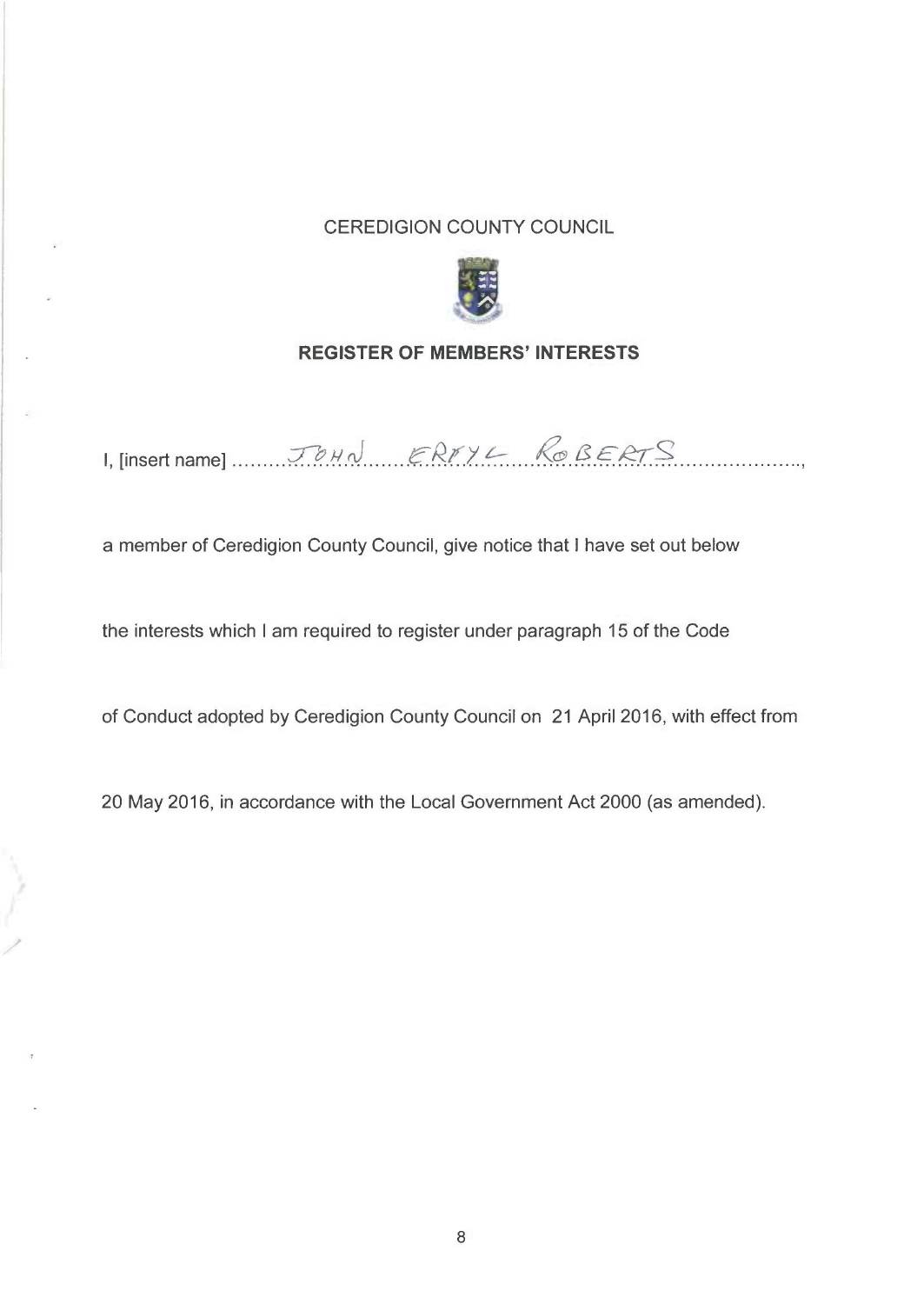*Paragraph*  $10(2)(a)(i)$  *of the Code of Conduct* 

**Details of any employment or business carried on by you:**



*Paragraph*  $10(2)(a)(ii)$  *of the Code of Conduct* 

**Details of:**

- **• Any person who employs or has appointed you**
- **• Any firm in which you are a partner**
- **• Any company for which you are a remunerated director**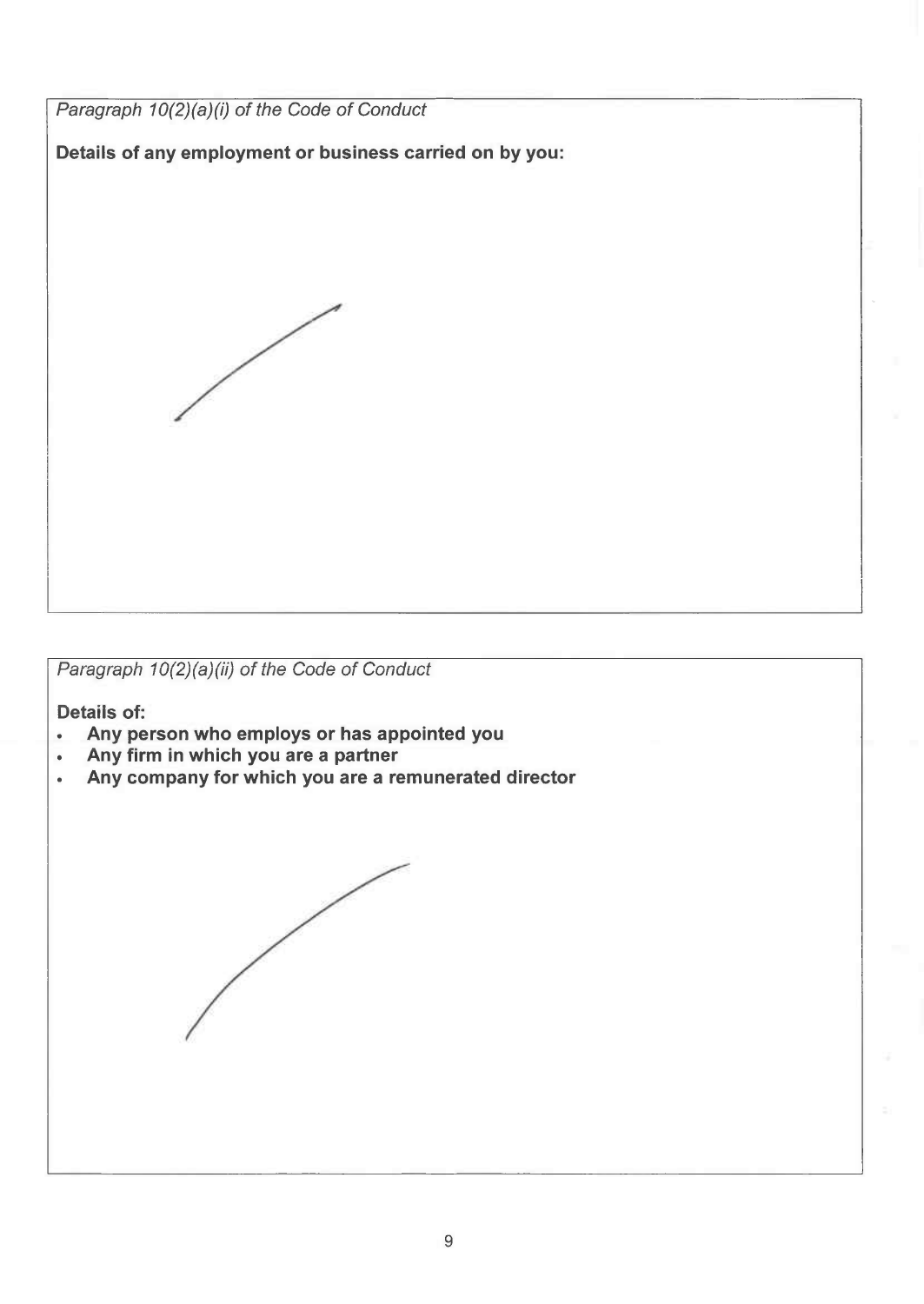*Paragraph*  $10(2)(a)(iii)$  *of the Code of Conduct* 

Details of any person, other than Ceredigion County Council, who has made <sup>a</sup> payment to you in respect of your election or any expenses incurred by you in carrying out your duties as <sup>a</sup> member:



*Paragraph*  $10(2)(a)(iv)$  *of the Code of Conduct* 

Details of any corporate body which has <sup>a</sup> place of business or land in Ceredigion County Council's area, and in which you have <sup>a</sup> beneficial interest in <sup>a</sup> class of securities of that body that exceeds the nominal value of £25,000 or one hundredth of the total issued share capital of that body:

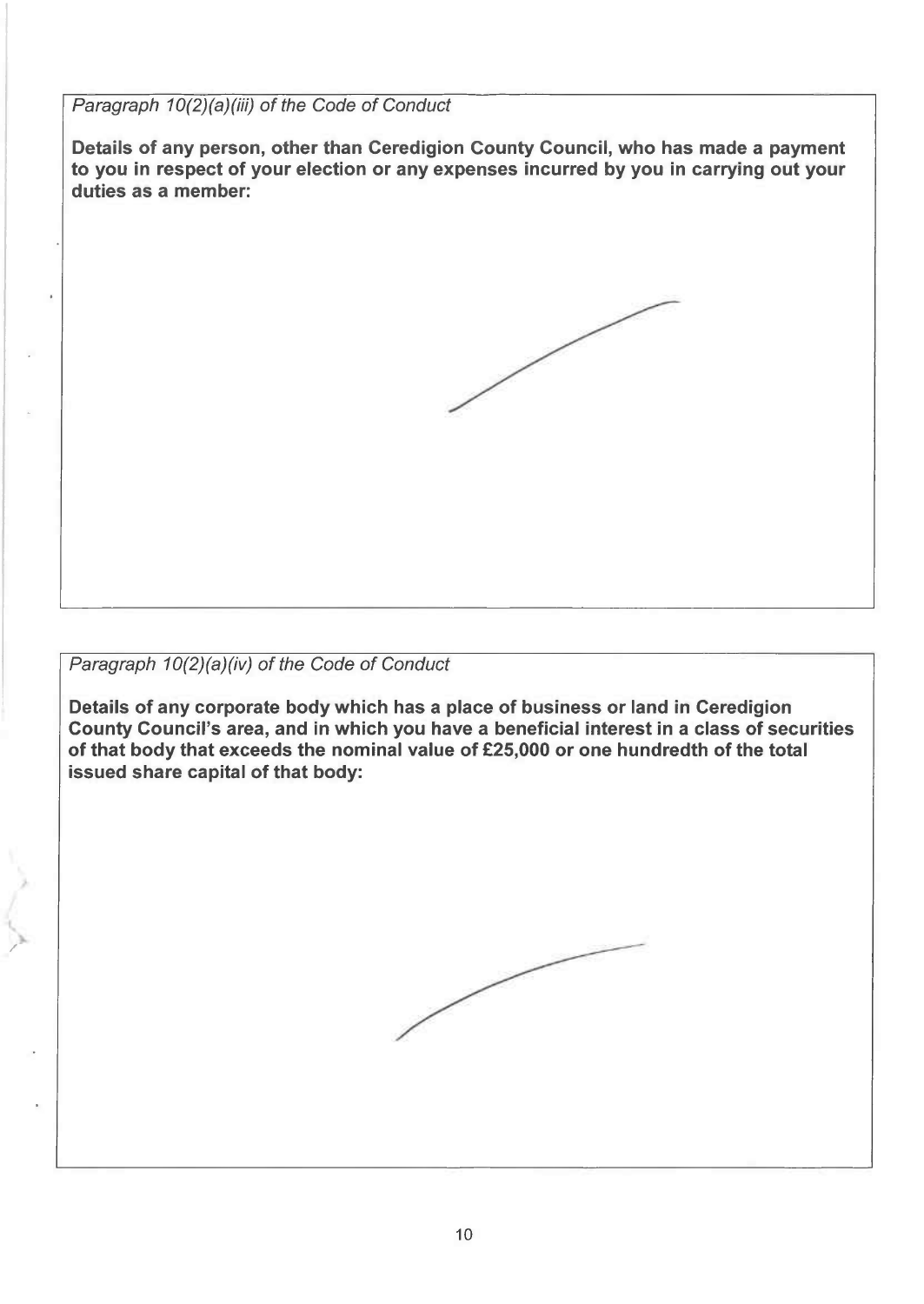*Paragraph*  $10(2)(a)(v)$  *of the Code of Conduct* 

Details of any contract for goods, services or works made between Ceredigion County Council and

- you,or
- <sup>a</sup> firm in which you are <sup>a</sup> partner, or
- <sup>a</sup> company of which you are <sup>a</sup> remunerated director, or
- any corporate body which has <sup>a</sup> place of business or land in Ceredigion County Council's area, and in which you have <sup>a</sup> beneficial interest in <sup>a</sup> class of securities of that body that exceeds the nominal value of £25,000 or one hundredth of the total issued share capital of that body

*Paragraph*  $10(2)(a)(vi)$  *of the Code of Conduct* 

*I*

Details of any property and land in which you have <sup>a</sup> beneficial interest and which is in the area of Ceredigion County Council (including your primary residence and any other premises) (the full primary address is not required - identifying the road will suffice):

MY HOME 9 MAESHELDRE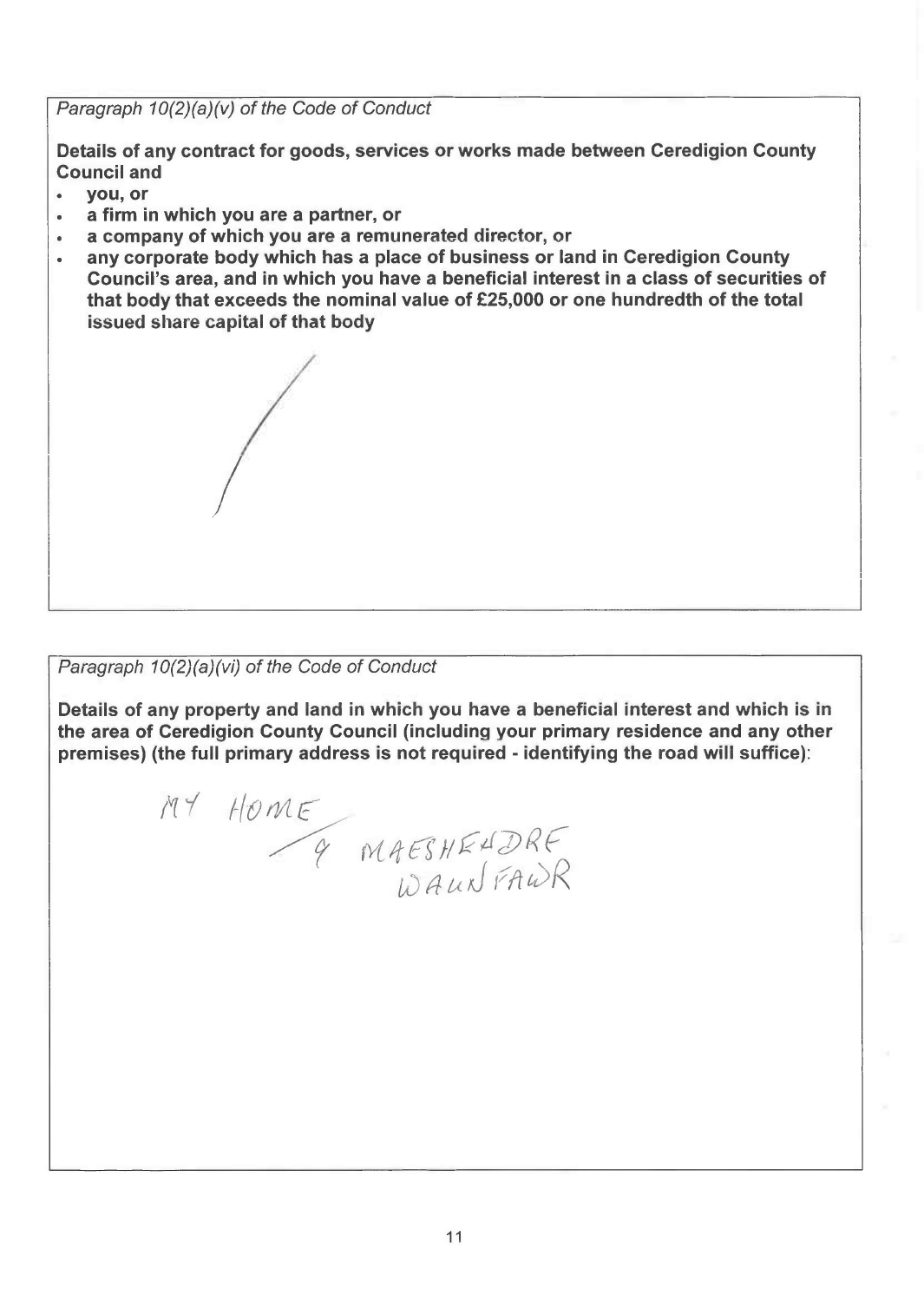Paragraph 10(2)(a)(vii) of the Code of Conduct

Details of any land where the landlord is Ceredigion County Council and the tenant is:

- a firm in which you are a partner, or  $\bullet$
- a company of which you are a remunerated director, or  $\bullet$
- any corporate body which has a place of business or land in Ceredigion County Council's area, and in which you have a beneficial interest in a class of securities of that body that exceeds the nominal value of £25,000 or one hundredth of the total issued share capital of that body

Paragraph 10(2)(a)(viii) of the Code of Conduct

Details of any body to which you have been elected, appointed or nominated by **Ceredigion County Council:** 

> SCHOOL GOVERNOR YSGOL GYMRAEGABERYSTNYTH 1560L GYMUNEDOL COMINSCOCH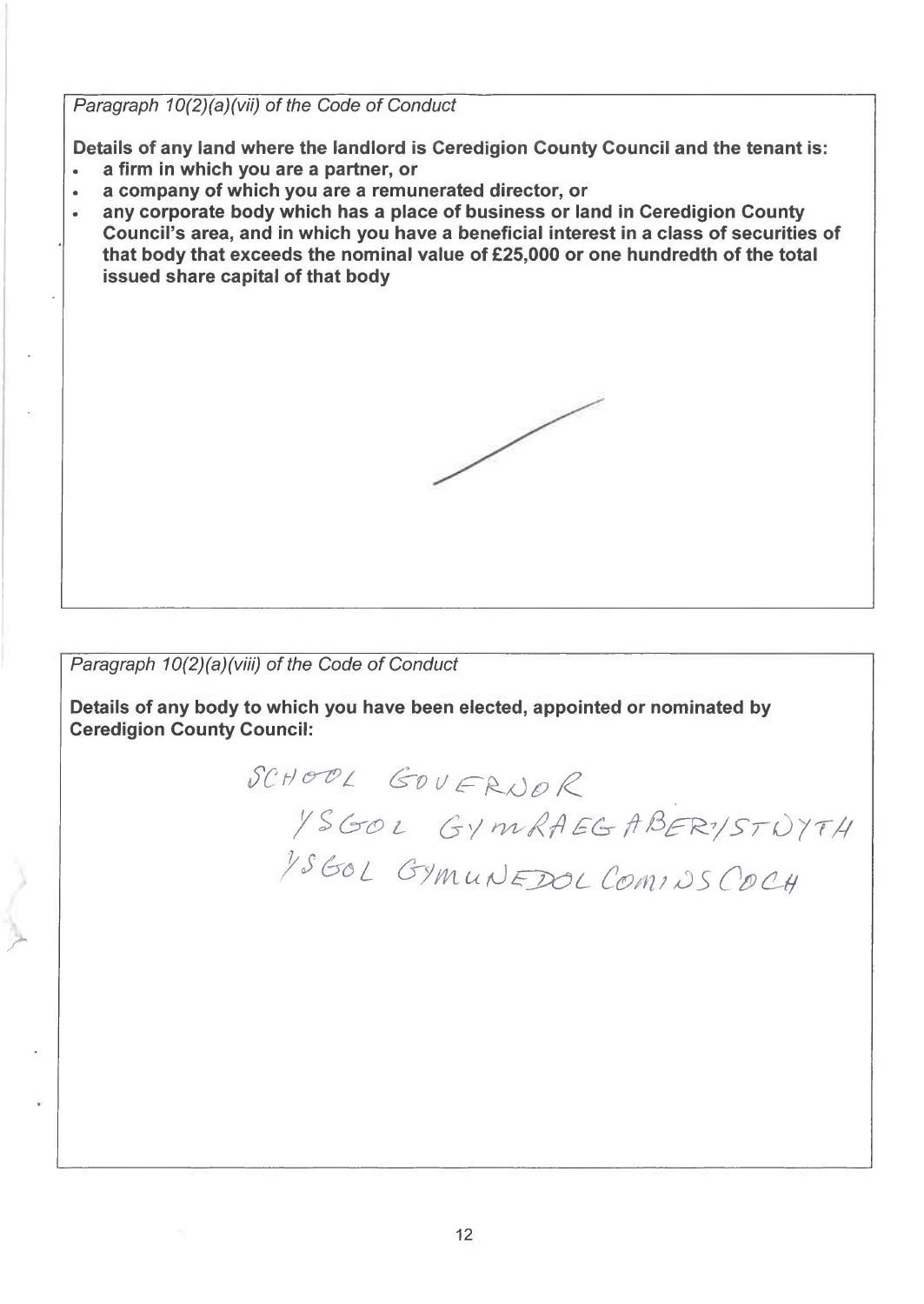*Paragraph*  $10(2)(a)(ix)$  *of the Code of Conduct* 

Details of any $-$ 

- public authority or body exercising functions of <sup>a</sup> public nature;
- company, industrial and provident society, charity, or body directed to charitable purposes;
- body whose principal purposes include the influence of public opinion or policy;
- trade union or professional association; or
- private club, society or association operating within Ceredigion County Council's **area,**

in which you have membership or hold <sup>a</sup> position of general control or management: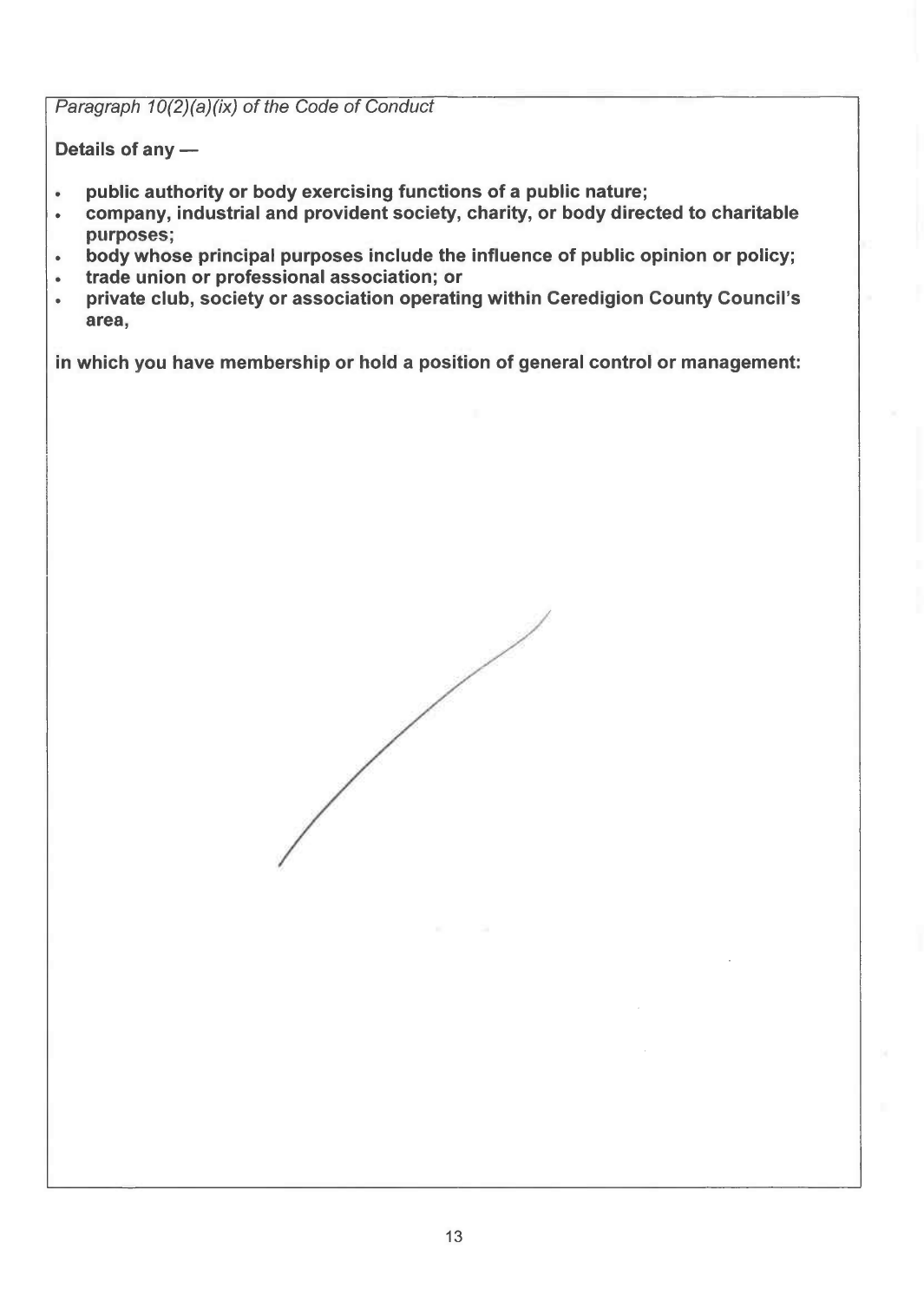*Paragraph*  $10(2)(a)(x)$  *of the Code of Conduct* **Details of any land in Ceredigion County Council's area in which you have a licence {alone orjointly with others) to occupy for 28 days or longer**

<sup>I</sup> hereby declare that the information provided above is correct.

Signed:......... . . Dated: Lf..J.7...L . I hereby acknowledge receipt of the above information. *Ms Elin Prysor (Monitoring* **<sup>O</sup>** *icerfor Ceredigion County Council)* , Dated:  $\frac{7}{4}$ , le /2.2